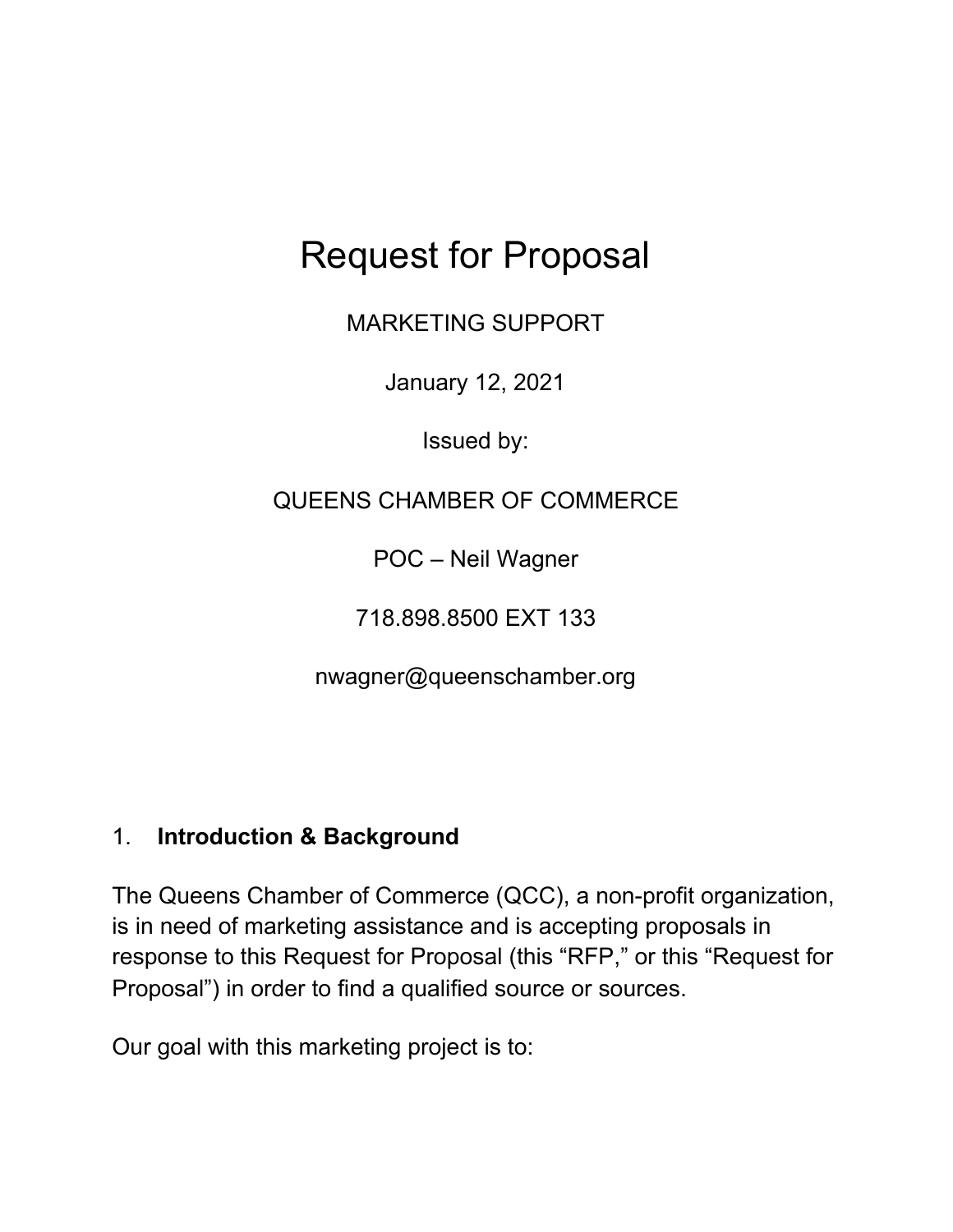1. Create cohesive brand/visual identity, and develop and execute an integrated marketing campaign

- 2. Stay within budget
- 3. Stay on schedule

The objective of this Request for Proposal is to locate a vendor or vendors that will provide the best overall value to the QCC. While price is a significant factor, other criteria will form the basis of our award decision, as more fully described in the Evaluation Factors section of this Request for Proposal below.

# **Submission Guidelines & Requirements**

The following submission guidelines & requirements apply to this Request for Proposal:

1. First and foremost, only qualified individuals or firms should submit proposals in response to this Request for Proposal.

2. Bidders intent on submitting a proposal should notify the representative identified on the cover page no later than January 25th, 2021.

3. Bidders must have experience with one or more of the following – graphic design, small business marketing, destination marketing/branding, non-profit marketing/branding, email, social, and/or digital marketing and include past project details as part of their response, including references for each. Examples of work should be provided as well.

4. A proposal must be provided that is not more than 10 pages. This proposal must provide an overview of the proposed solution as well as bios of all key personnel performing the work, including relevant experience. In addition, the proposal should provide a projected schedule and milestones, as applicable.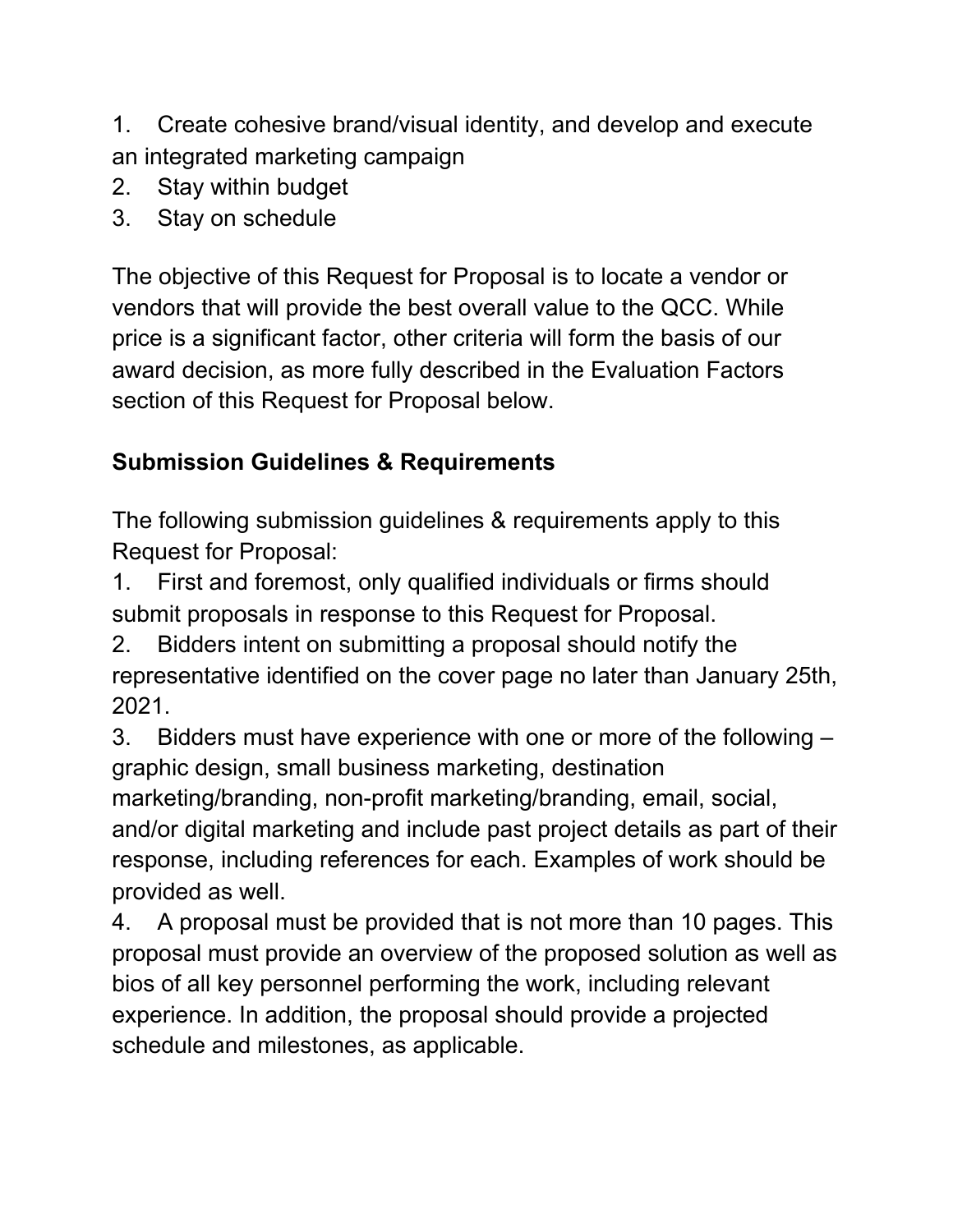5. A price proposal must be provided that is not more than three pages. This price proposal should indicate the overall fixed price for the project as well as hourly rates and an estimated total number of hours, should the Queens Chamber decide to award a contract on an hourly rate basis.

6. Proposals must be signed by a representative that is authorized to commit bidder's company.

7. If you have a standard set of terms and conditions, please submit them with your proposal. All terms and conditions will be subject to negotiation.

8. Proposals must be received prior to January, 30th 2021 to be considered.

9. Proposals must remain valid for a period of 60 days.

10. QCC anticipates selecting at least two individuals or firms to have more in-depth discussions with and will make an award to one of these "down-selected" individuals or firms.

# **Project Description**

The purpose of this project is as follows:

The Queens Chamber of Commerce is looking for a marketing agency to assist with developing the visual identity and/or the marketing strategy and execution of multiple initiatives currently in development.

Activities will include general branding/visual identity development and marketing campaign strategy/management, applicants may submit responses for one or both of the below activities. Please indicate in your response which aspects you are applying for.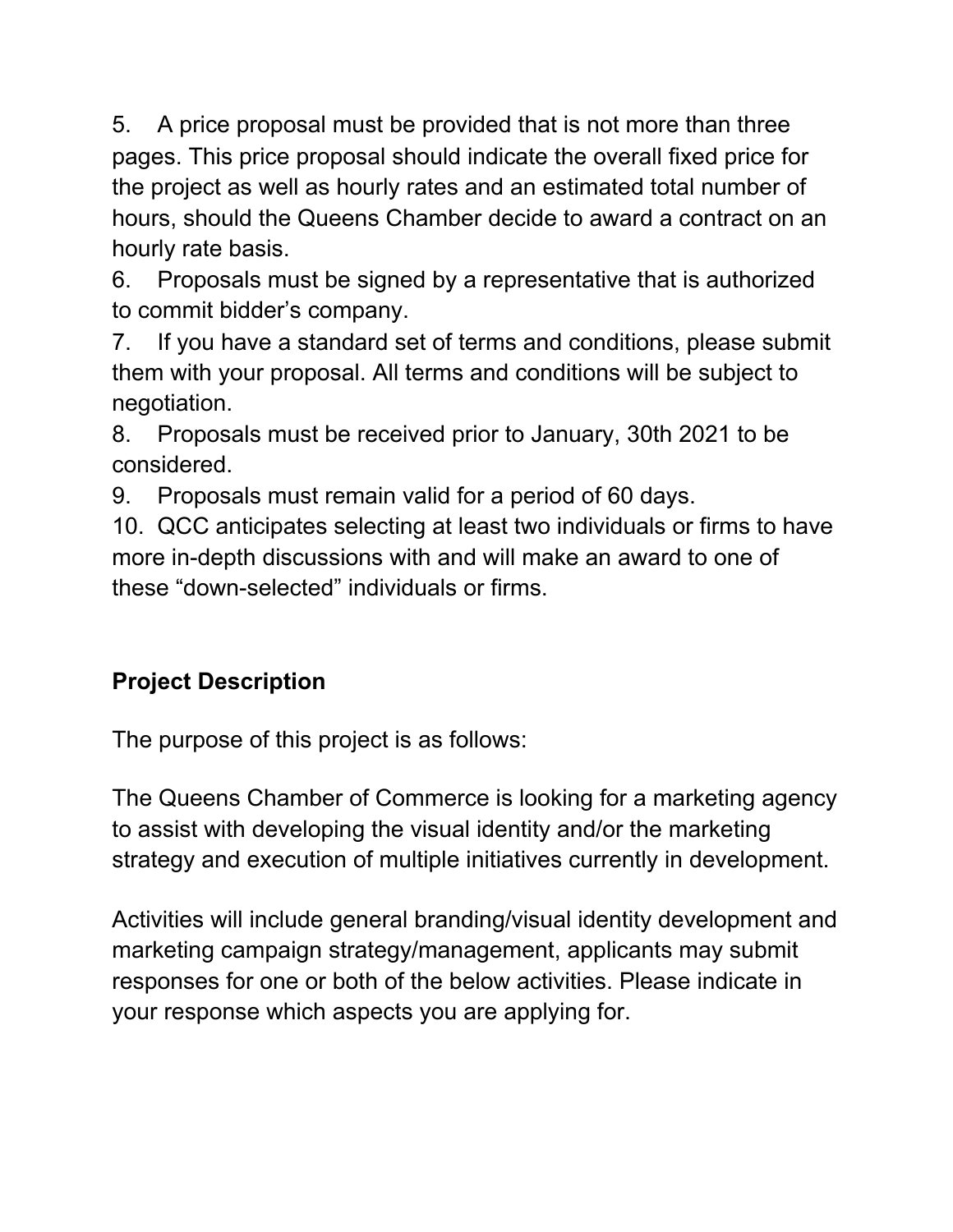## **Project Scope:**

# **A)Visual Identity & Branding**

Create cohesive visual identity and brand style guide for two separate but related initiatives including fonts, colors, layouts, logos, icons, etc. for all potential uses including website, print collateral, advertising, digital marketing and other potential uses. Each identity should be distinct but should make sense in the context of the other and the existing Queens Chamber of Commerce branding.

The design and build of 2 websites including UX, CRM, and CMS integrations may be included in this SoW.

# **B) Marketing Campaign Development & Execution**

Develop and manage the execution of ongoing integrated marketing for the Chamber's business attraction campaign with a focus on general brand messaging and lead generation.

Potential activities could include but are not limited to media planning and buying (digital and print), ad collateral development, paid social, content creation, newsletter creation and management, CRM integration and management (salesforce, eventbrite, etc.), paid search, pay per click, etc.

The design and build of 2 websites including UX, CRM, and CMS integrations may be included in this SoW.

# **Selection Criteria**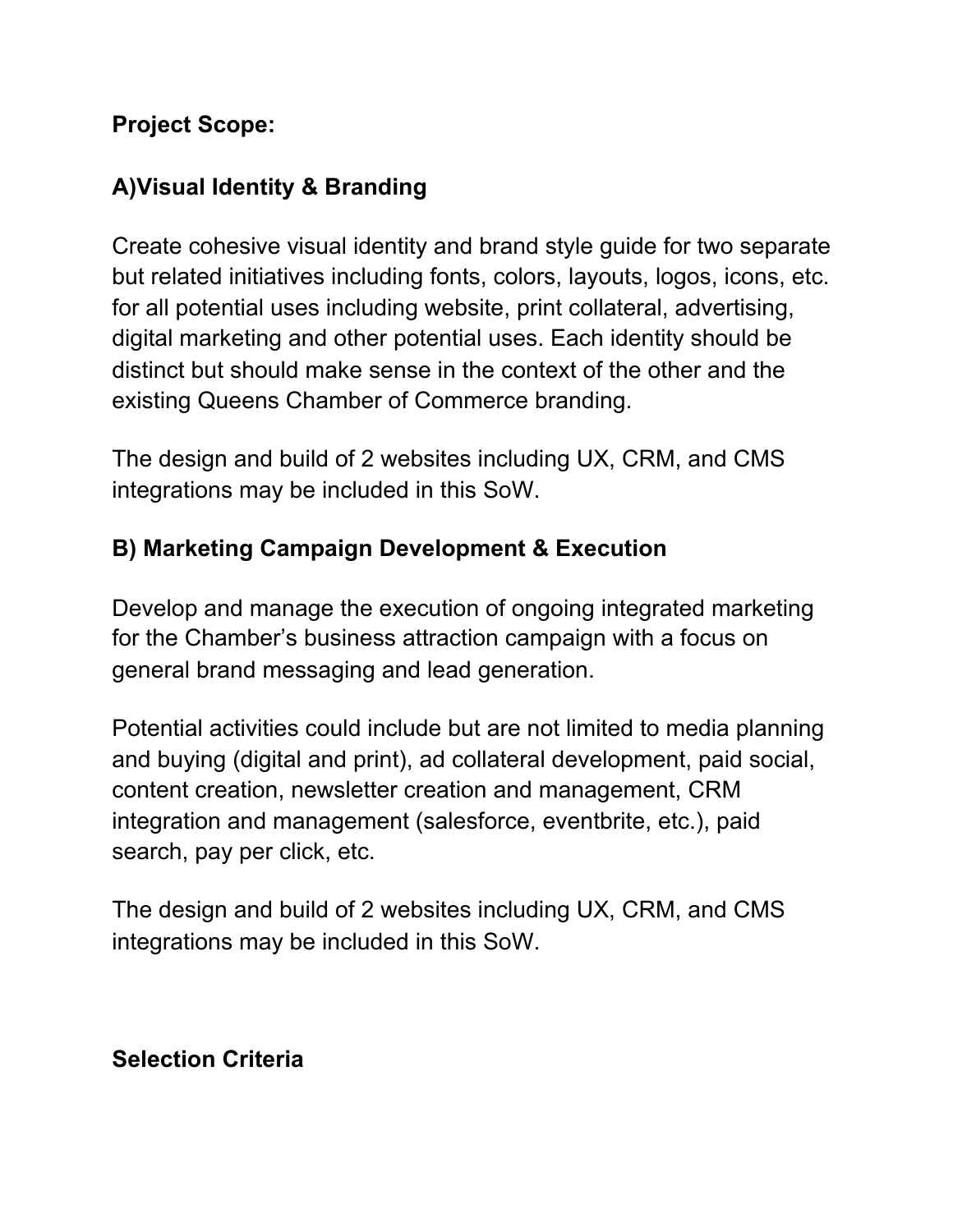The criteria set forth below should be met to achieve successful completion of the project:

- 1. The marketing recommendations be of quality.
- 2. Proposed activities be delivered in a timely manner

## **RFP & Project Timelines**

The Request for Proposal timeline is as follows:

- 1. Selection of Top Bidders / Notification to Unsuccessful Bidders
- 2. Meetings with Top Bidders
- 3. [Start](https://www.pandadoc.com/request-for-proposal-template/) of Negotiation
- 4. Contract Award / Notification to Unsuccessful Bidders

The need-date for project completion is ASAP and bids will be evaluated accordingly.

# **Budget**

Queen's Chamber of Commerce's budget for the project is TBD.

# **Evaluation Factors**

QCC will rate proposals based on the following factors, with cost being the most important factor:

- 1. Responsiveness to the requirements set forth in this RFP
- 2. Relevant past performance/experience
- 3. Samples of work
- 4. Cost
- 5. Proposed timeline